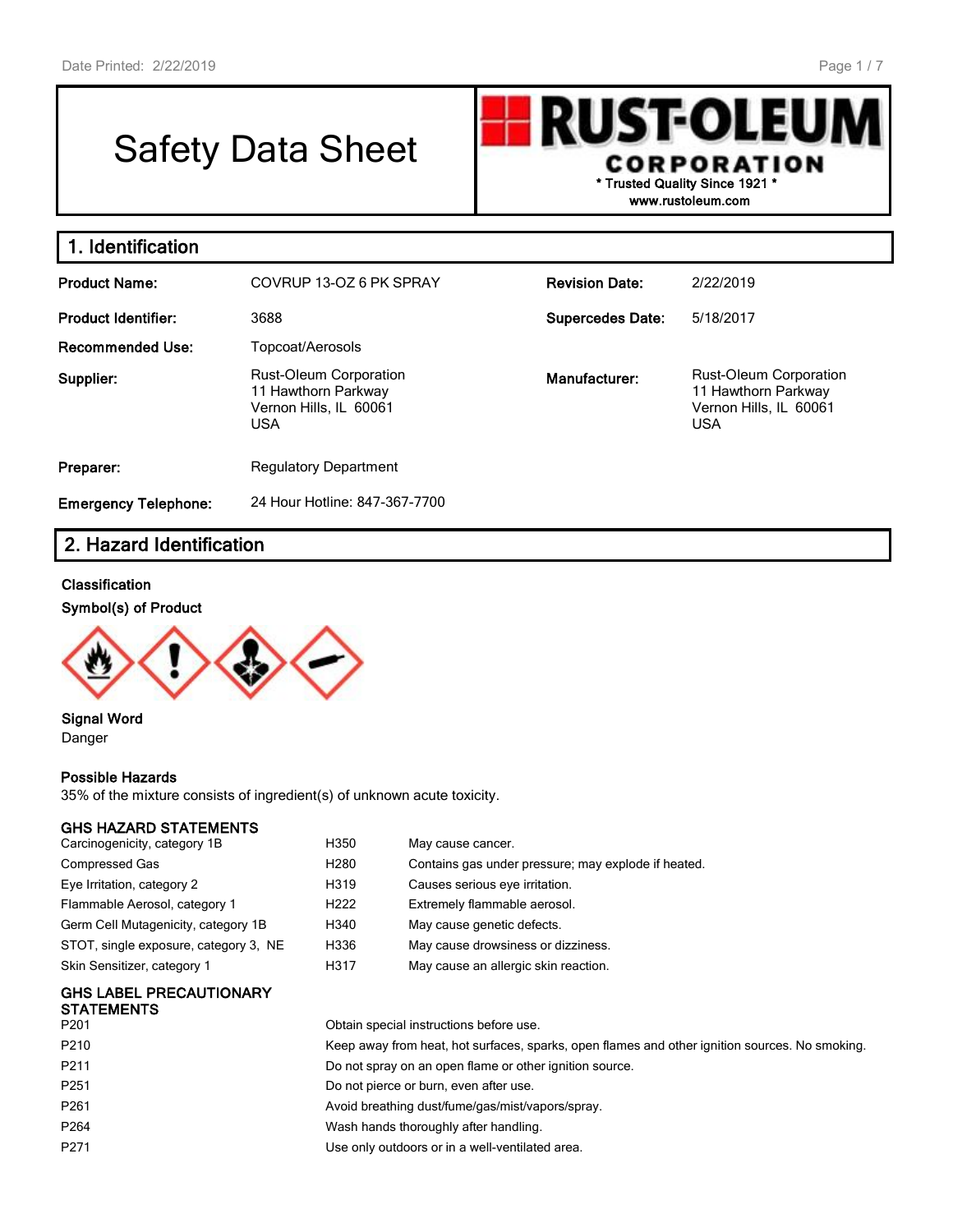| Date Printed: 2/22/2019 | Page 2 / 7                                                                                                                          |
|-------------------------|-------------------------------------------------------------------------------------------------------------------------------------|
| P272                    | Contaminated work clothing should not be allowed out of the workplace.                                                              |
| P280                    | Wear protective gloves/protective clothing/eye protection/face protection.                                                          |
| P302+P352               | IF ON SKIN: Wash with plenty of soap and water.                                                                                     |
| P304+P340               | IF INHALED: Remove person to fresh air and keep comfortable for breathing.                                                          |
| P305+P351+P338          | IF IN EYES: Rinse cautiously with water for several minutes. Remove contact lenses, if present and<br>easy to do. Continue rinsing. |
| P308+P313               | IF exposed or concerned: Get medical advice/attention.                                                                              |
| P312                    | Call a POISON CENTER or doctor/physician if you feel unwell.                                                                        |
| P321                    | For specific treatment see label                                                                                                    |
| P333+P313               | If skin irritation or rash occurs: Get medical advice/attention.                                                                    |
| P337+P313               | If eye irritation persists: Get medical advice/attention.                                                                           |
| P403+P233               | Store in a well-ventilated place. Keep container tightly closed.                                                                    |
| P405                    | Store locked up.                                                                                                                    |
| P410+P403               | Protect from sunlight. Store in a well-ventilated place.                                                                            |
| P410+P412               | Protect from sunlight. Do not expose to temperatures exceeding 50°C / 122°F.                                                        |
| P501                    | Dispose of contents/container in accordance with local, regional and national regulations.                                          |
|                         |                                                                                                                                     |

## **GHS SDS PRECAUTIONARY STATEMENTS**

Wash contaminated clothing before reuse.

## **3. Composition / Information On Ingredients**

#### **HAZARDOUS SUBSTANCES**

| <b>Chemical Name</b>                          | CAS-No.    | <u>Wt.%</u><br>Range | <b>GHS Symbols</b> | <b>GHS Statements</b> |
|-----------------------------------------------|------------|----------------------|--------------------|-----------------------|
| Acetone                                       | 67-64-1    | $10 - 25$            | GHS02-GHS07        | H225-319-332-336      |
| Naphtha, Hydrotreated Heavy                   | 64742-48-9 | $10 - 25$            | GHS08              | H304-340-350          |
| Propane                                       | 74-98-6    | $10 - 25$            | GHS04              | H <sub>280</sub>      |
| n-Butane                                      | 106-97-8   | $2.5 - 10$           | GHS04              | H <sub>280</sub>      |
| Titanium Dioxide                              | 13463-67-7 | $2.5 - 10$           | Not Available      | Not Available         |
| 2.2.4-Trimethyl-1.3-Pentanediol Diisobutyrate | 6846-50-0  | $0.1 - 1.0$          | GHS06              | H <sub>331</sub>      |
| Methyl ethyl ketoxime                         | 96-29-7    | $0.1 - 1.0$          | GHS05-GHS06        | H302-312-317-318-331  |

|  |  | 4. First-Aid Measures |
|--|--|-----------------------|
|--|--|-----------------------|

**FIRST AID - EYE CONTACT:** Immediately flush eyes with plenty of water for at least 15 minutes holding eyelids open. Get medical attention. Do NOT allow rubbing of eyes or keeping eyes closed.

**FIRST AID - SKIN CONTACT:** Wash skin with soap and water. Remove contaminated clothing. Get medical attention if irritation develops or persists.

**FIRST AID - INHALATION:** Remove to fresh air. If not breathing, give artificial respiration. If breathing is difficult, give oxygen. Get immediate medical attention. Do NOT use mouth-to-mouth resuscitation. If you experience difficulty in breathing, leave the area to obtain fresh air. If continued difficulty is experienced, get medical assistance immediately.

**FIRST AID - INGESTION:** Aspiration hazard: Do not induce vomiting or give anything by mouth because this material can enter the lungs and cause severe lung damage. Get immediate medical attention. If swallowed, get medical attention.

## **5. Fire-Fighting Measures**

**EXTINGUISHING MEDIA:** Alcohol Film Forming Foam, Carbon Dioxide, Dry Chemical, Water Fog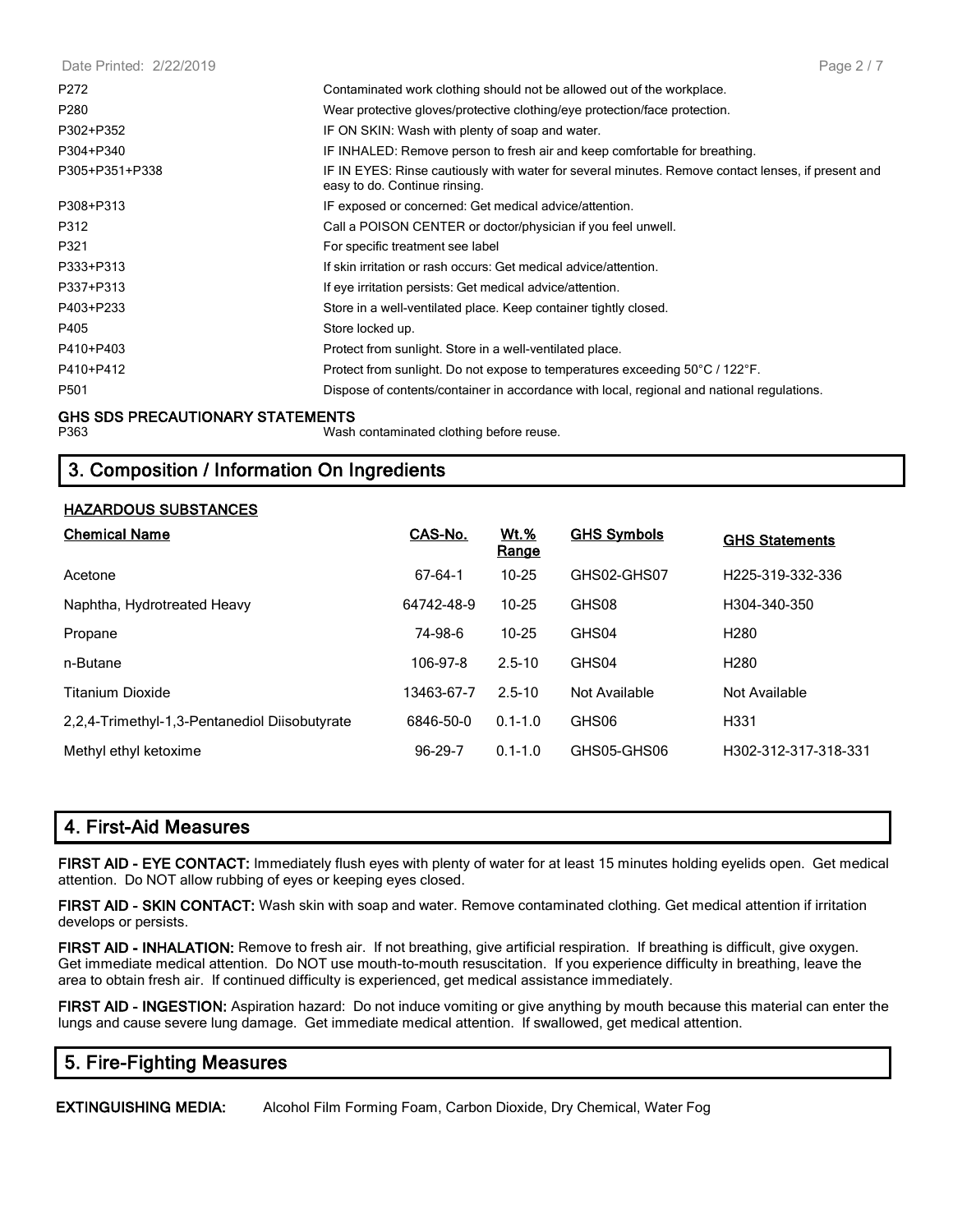**UNUSUAL FIRE AND EXPLOSION HAZARDS:** FLASH POINT IS LESS THAN 20°F. EXTREMELY FLAMMABLE LIQUID AND VAPOR!Water spray may be ineffective. Closed containers may explode when exposed to extreme heat due to buildup of steam. Closed containers may explode when exposed to extreme heat. Vapors may form explosive mixtures with air. Vapors can travel to a source of ignition and flash back. Keep containers tightly closed. Isolate from heat, electrical equipment, sparks and open flame. Perforation of the pressurized container may cause bursting of the can. No unusual fire or explosion hazards noted.

**SPECIAL FIREFIGHTING PROCEDURES:** Water may be used to cool closed containers to prevent pressure buildup and possible autoignition or explosion. Full protective equipment including self-contained breathing apparatus should be used. Evacuate area and fight fire from a safe distance. Use water spray to keep fire-exposed containers cool. Containers may explode when heated.

**Special Fire and Explosion Hazard (Combustible Dust):** No Information

#### **6. Accidental Release Measures**

**STEPS TO BE TAKEN IF MATERIAL IS RELEASED OR SPILLED:** Contain spilled liquid with sand or earth. DO NOT use combustible materials such as sawdust. Isolate the hazard area and deny entry to unnecessary and unprotected personnel. Remove all sources of ignition, ventilate area and remove with inert absorbent and non-sparking tools. Dispose of according to local, state (provincial) and federal regulations. Do not incinerate closed containers. Ventilate area, isolate spilled material, and remove with inert absorbent. Dispose of contaminated absorbent, container, and unused contents in accordance with local, state, and federal regulations.

## **7. Handling and Storage**

**HANDLING:** Wash thoroughly after handling. Wash hands before eating. Remove contaminated clothing and launder before reuse. Use only with adequate ventilation. Follow all SDS and label precautions even after container is emptied because it may retain product residues. Avoid breathing fumes, vapors, or mist. Avoid contact with eyes, skin and clothing.

**STORAGE:** Store in a dry, well ventilated place. Keep container tightly closed when not in use. Keep containers tightly closed. Isolate from heat, electrical equipment, sparks and open flame. Contents under pressure. Do not store above 120 ° F. Store large quantities in buildings designed and protected for storage of flammable aerosols. Keep away from heat, sparks, flame and sources of ignition. Avoid excess heat. Product should be stored in tightly sealed containers and protected from heat, moisture, and foreign materials.

**Advice on Safe Handling of Combustible Dust:** No Information

| <b>Chemical Name</b>                             | CAS-No.    | Weight %<br>Less Than | <b>ACGIH TLV-</b><br>TWA | <b>ACGIH TLV-</b><br><b>STEL</b> | <b>OSHA PEL-TWA</b> | <b>OSHA PEL-</b><br><b>CEILING</b> |
|--------------------------------------------------|------------|-----------------------|--------------------------|----------------------------------|---------------------|------------------------------------|
| Acetone                                          | 67-64-1    | 25.0                  | $250$ ppm                | $500$ ppm                        | $1000$ ppm          | N.E.                               |
| Naphtha, Hydrotreated Heavy                      | 64742-48-9 | 20.0                  | N.E.                     | N.E.                             | N.E.                | N.E.                               |
| Propane                                          | 74-98-6    | 15.0                  | N.E.                     | N.E.                             | $1000$ ppm          | N.E.                               |
| n-Butane                                         | 106-97-8   | 10.0                  | N.E.                     | $1000$ ppm                       | N.E.                | N.E.                               |
| <b>Titanium Dioxide</b>                          | 13463-67-7 | 10.0                  | $10 \text{ mg/m}$        | N.E.                             | $15 \text{ mg/m}$   | N.E.                               |
| 2,2,4-Trimethyl-1,3-Pentanediol<br>Diisobutyrate | 6846-50-0  | 1.0                   | N.E.                     | N.E.                             | N.E.                | N.E.                               |
| Methyl ethyl ketoxime                            | 96-29-7    | 1.0                   | $10$ ppm                 | N.E.                             | N.E.                | N.E.                               |

## **8. Exposure Controls / Personal Protection**

#### **PERSONAL PROTECTION**

**ENGINEERING CONTROLS:** Use process enclosures, local exhaust ventilation, or other engineering controls to control airborne levels below recommended exposure limits. Use explosion-proof ventilation equipment. Provide general dilution of local exhaust ventilation in volume and pattern to keep TLV of hazardous ingredients below acceptable limits. Prevent build-up of vapors by opening all doors and windows to achieve cross-ventilation.

**RESPIRATORY PROTECTION:** A respiratory protection program that meets OSHA 1910.134 and ANSI Z88.2 requirements must be followed whenever workplace conditions warrant a respirator's use. A NIOSH/MSHA approved air purifying respirator with organic vapor cartridge or canister may be permissible under certain circumstances where airborne concentrations are expected to exceed exposure limits.

**SKIN PROTECTION:** Use gloves to prevent prolonged skin contact. Nitrile or Neoprene gloves may afford adequate skin protection.

**EYE PROTECTION:** Use safety eyewear designed to protect against splash of liquids.

**OTHER PROTECTIVE EQUIPMENT:** Refer to safety supervisor or industrial hygienist for further guidance regarding types of personal protective equipment and their applications.

**HYGIENIC PRACTICES:** Wash thoroughly with soap and water before eating, drinking or smoking. Remove contaminated clothing immediately and launder before reuse.

**Engineering Measures for Combustible Dust:** No Information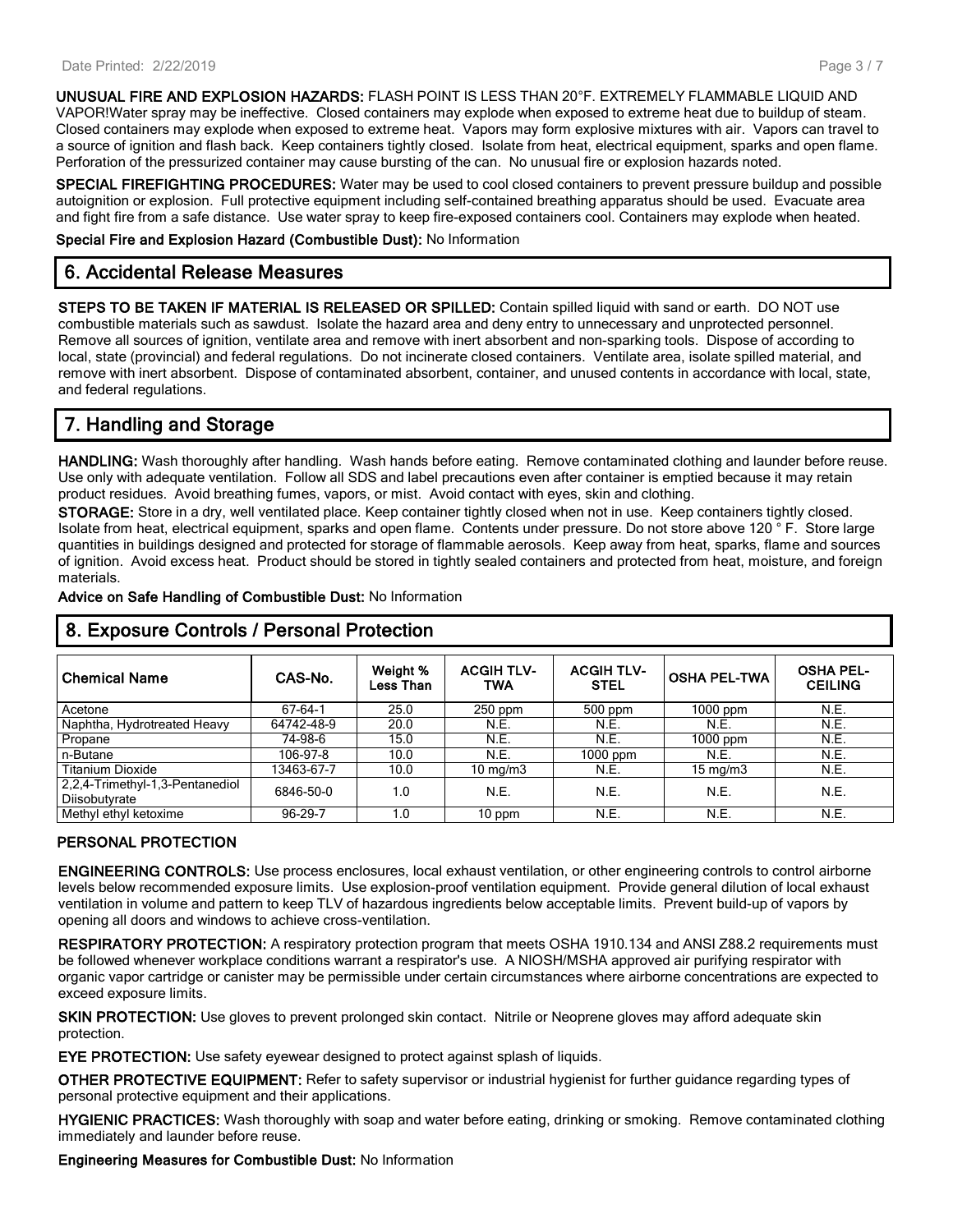## **9. Physical and Chemical Properties**

| Appearance:<br>Odor:<br><b>Relative Density:</b><br>Freeze Point, °C:<br><b>Solubility in Water:</b>                       | Aerosolized Mist<br>Solvent Like<br>0.933<br>N.D.<br>Slight                                       | <b>Physical State:</b><br><b>Odor Threshold:</b><br>pH:<br><b>Viscosity:</b><br><b>Partition Coefficient, n-</b><br>octanol/water: | Liquid<br>N.E.<br>N.A.<br>N.D.<br>N.D. |
|----------------------------------------------------------------------------------------------------------------------------|---------------------------------------------------------------------------------------------------|------------------------------------------------------------------------------------------------------------------------------------|----------------------------------------|
| Decompostion Temp., °C:<br>Boiling Range, °C:<br><b>Flammability:</b><br><b>Evaporation Rate:</b><br><b>Vapor Density:</b> | N.D.<br>$-37 - 537$<br><b>Supports Combustion</b><br><b>Faster than Ether</b><br>Heavier than Air | <b>Explosive Limits, vol%:</b><br>Flash Point, °C:<br>Auto-ignition Temp., °C:<br><b>Vapor Pressure:</b>                           | $0.7 - 13.0$<br>-96<br>N.D.<br>N.D.    |

(See "Other information" Section for abbreviation legend)

## **10. Stability and Reactivity**

**CONDITIONS TO AVOID:** Avoid temperatures above 120°F (49°C). Avoid all possible sources of ignition.

**INCOMPATIBILITY:** Incompatible with strong oxidizing agents, strong acids and strong alkalies.

**HAZARDOUS DECOMPOSITION:** By open flame, carbon monoxide and carbon dioxide. When heated to decomposition, it emits acrid smoke and irritating fumes. Contains solvents which may form carbon monoxide, carbon dioxide, and formaldehyde.

**HAZARDOUS POLYMERIZATION:** Will not occur under normal conditions.

**STABILITY:** This product is stable under normal storage conditions.

## **11. Toxicological Information**

**EFFECTS OF OVEREXPOSURE - EYE CONTACT:** Causes Serious Eye Irritation

**EFFECTS OF OVEREXPOSURE - SKIN CONTACT:** May cause skin irritation. Allergic reactions are possible.

**EFFECTS OF OVEREXPOSURE - INHALATION:** Harmful if inhaled. High gas, vapor, mist or dust concentrations may be harmful if inhaled. Avoid breathing fumes, spray, vapors, or mist. High vapor concentrations are irritating to the eyes, nose, throat and lungs. Prolonged or excessive inhalation may cause respiratory tract irritation.

**EFFECTS OF OVEREXPOSURE - INGESTION:** Harmful if swallowed.

**EFFECTS OF OVEREXPOSURE - CHRONIC HAZARDS:** May cause central nervous system disorder (e.g., narcosis involving a loss of coordination, weakness, fatigue, mental confusion, and blurred vision) and/or damage. High concentrations may lead to central nervous system effects (drowsiness, dizziness, nausea, headaches, paralysis, and blurred vision) and/or damage. Reports have associated repeated and prolonged occupational overexposure to solvents with permanent brain and nervous system damage. Contains Titanium Dioxide. Titanium Dioxide is listed as a Group 2B-"Possibly carcinogenic to humans" by IARC. No significant exposure to Titanium Dioxide is thought to occur during the use of products in which Titanium Dioxide is bound to other materials, such as in paints during brush application or drying. Risk of overexposure depends on duration and level of exposure to dust from repeated sanding of surfaces or spray mist and the actual concentration of Titanium Dioxide in the formula. (Ref: IARC Monograph, Vol. 93, 2010)

**PRIMARY ROUTE(S) OF ENTRY:** Eye Contact, Ingestion, Inhalation, Skin Absorption, Skin Contact

#### **ACUTE TOXICITY VALUES**

**The acute effects of this product have not been tested. Data on individual components are tabulated below:**

| CAS-No.       | <b>Chemical Name</b>                          | Oral LD50        | Dermal LD50         | <b>Vapor LC50</b> |
|---------------|-----------------------------------------------|------------------|---------------------|-------------------|
| 67-64-1       | Acetone                                       | 5800 mg/kg Rat   | >15700 mg/kg Rabbit | 50.1 mg/L Rat     |
| 64742-48-9    | Naphtha, Hydrotreated Heavy                   | >6000 mg/kg Rat  | >3160 mg/kg Rabbit  | N.F.              |
| 106-97-8      | n-Butane                                      | N.F.             | N.F.                | 658 mg/L Rat      |
| 13463-67-7    | <b>Titanium Dioxide</b>                       | >10000 mg/kg Rat | 2500 mg/kg          | N.F.              |
| 6846-50-0     | 2,2,4-Trimethyl-1,3-Pentanediol Diisobutyrate | >3200 mg/kg Rat  | N.E.                | >5.3 mg/L Rat     |
| $96 - 29 - 7$ | Methyl ethyl ketoxime                         | 930 mg/kg Rat    | 1100 mg/kg Rabbit   | >4.83 mg/L Rat    |

N.E. - Not Established

## **12. Ecological Information**

**ECOLOGICAL INFORMATION:** Product is a mixture of listed components.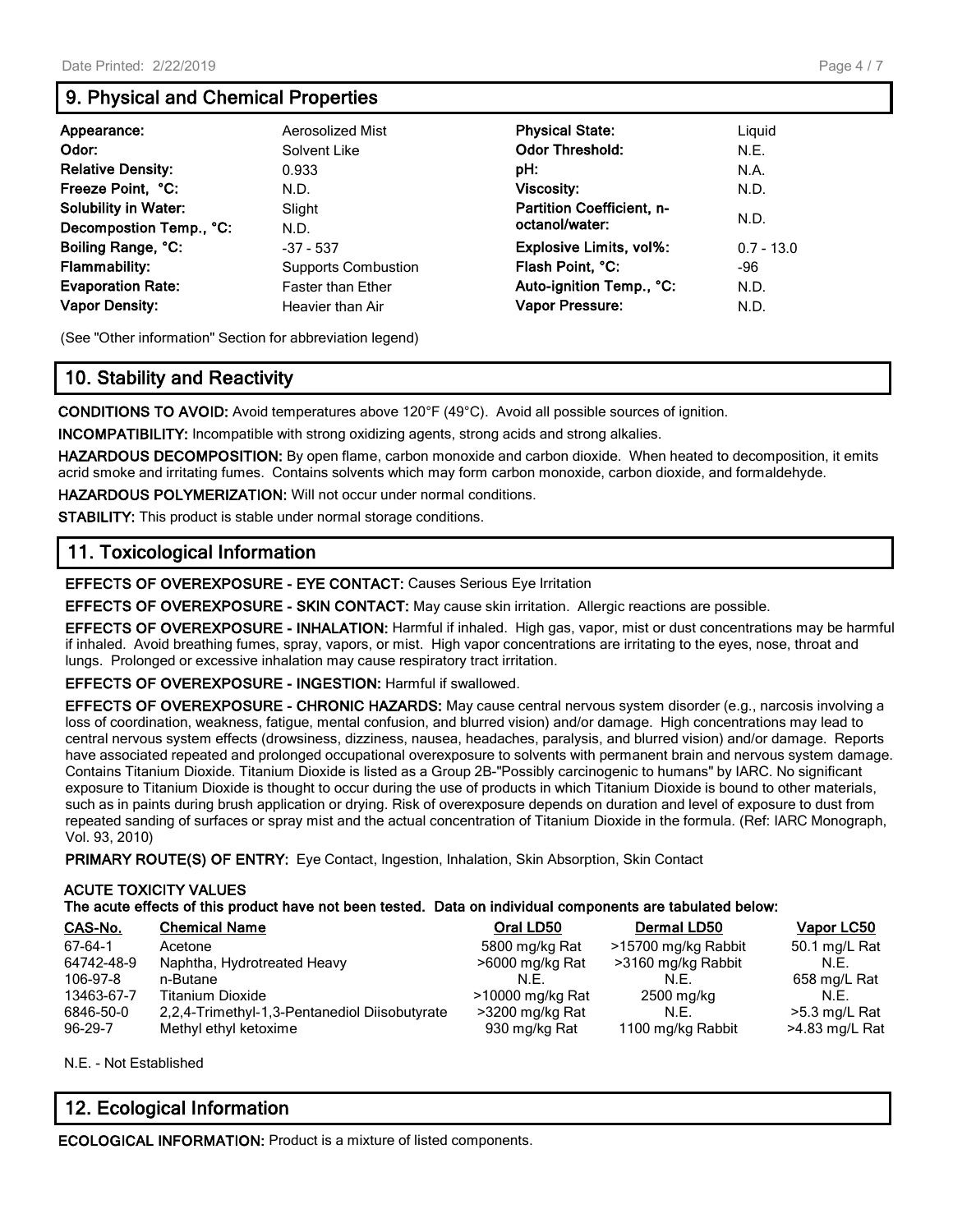### **13. Disposal Information**

**DISPOSAL INFORMATION:** Do not incinerate closed containers. This product as supplied is a USEPA defined ignitable hazardous waste. Dispose of unusable product as a hazardous waste (D001) in accordance with local, state, and federal regulation.

#### **14. Transport Information**

|                              | Domestic (USDOT)                               | <b>International (IMDG)</b> | Air (IATA)          | <b>TDG (Canada)</b> |  |
|------------------------------|------------------------------------------------|-----------------------------|---------------------|---------------------|--|
| <b>UN Number:</b>            | N.A.                                           | 1950                        | 1950                | N.A.                |  |
| <b>Proper Shipping Name:</b> | Paint and Related Spray<br>Products in Ltd Qty | Aerosols                    | Aerosols, flammable | Aerosols            |  |
| <b>Hazard Class:</b>         | N.A.                                           | 2                           | 2.1                 | N.A.                |  |
| <b>Packing Group:</b>        | N.A.                                           | N.A.                        | N.A.                | N.A.                |  |
| <b>Limited Quantity:</b>     | Yes                                            | Yes                         | Yes                 | Yes                 |  |

## **15. Regulatory Information**

#### **U.S. Federal Regulations:**

#### **CERCLA - SARA Hazard Category**

This product has been reviewed according to the EPA 'Hazard Categories' promulgated under Sections 311 and 312 of the Superfund Amendment and Reauthorization Act of 1986 (SARA Title III) and is considered, under applicable definitions, to meet the following categories:

Gas under pressure, Carcinogenicity, Respiratory or Skin Sensitization, Serious eye damage or eye irritation, Specific target organ toxicity (single or repeated exposure), Germ cell mutagenicity

#### **Sara Section 313:**

This product contains the following substances subject to the reporting requirements of Section 313 of Title III of the Superfund Amendment and Reauthorization Act of 1986 and 40 CFR part 372:

No Sara 313 components exist in this product.

#### **Toxic Substances Control Act:**

This product contains the following chemical substances subject to the reporting requirements of TSCA 12(b) if exported from the United States:

No TSCA 12(b) components exist in this product.

#### **U.S. State Regulations:**

#### **California Proposition 65:**

**WARNING:** Cancer and Reproductive Harm - www.P65Warnings.ca.gov.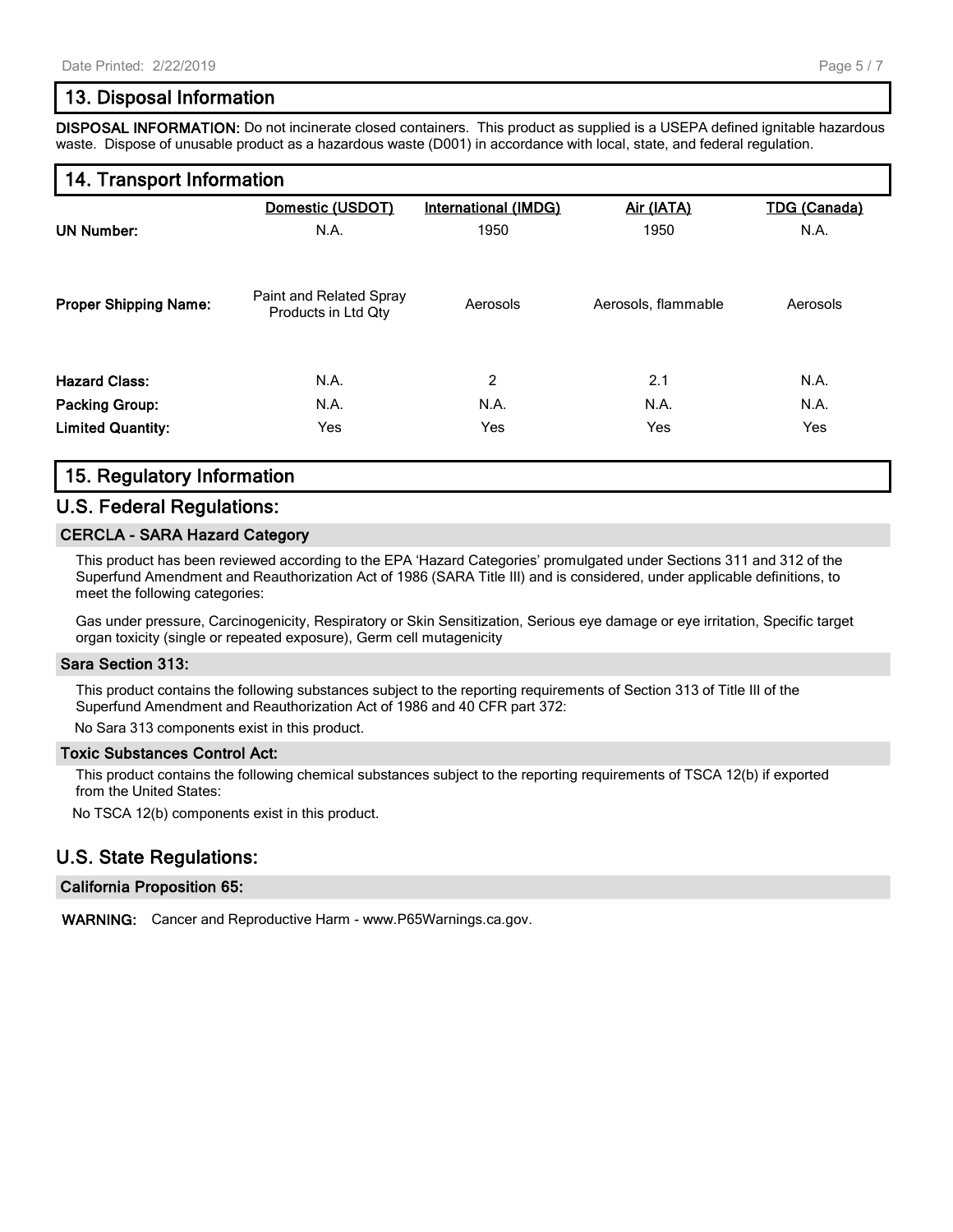## **16. Other Information**

| <b>HMIS RATINGS</b><br>Health:    | $2^*$ | <b>Flammability:</b> | 4                                                                                                                                                                                                                               | <b>Physical Hazard:</b>                                                                           | 0 | <b>Personal Protection:</b> | X |
|-----------------------------------|-------|----------------------|---------------------------------------------------------------------------------------------------------------------------------------------------------------------------------------------------------------------------------|---------------------------------------------------------------------------------------------------|---|-----------------------------|---|
| <b>NFPA RATINGS</b><br>Health:    | 2     | <b>Flammability:</b> | 4                                                                                                                                                                                                                               | Instability                                                                                       | 0 |                             |   |
| <b>Volatile Organic Compounds</b> |       |                      | 477 g/L                                                                                                                                                                                                                         |                                                                                                   |   |                             |   |
| <b>SDS REVISION DATE:</b>         |       |                      | 2/22/2019                                                                                                                                                                                                                       |                                                                                                   |   |                             |   |
| <b>REASON FOR REVISION:</b>       |       |                      | <b>Revision Description Changed</b><br><b>Product Composition Changed</b><br>02 - Hazard Identification<br>14 - Transport Information<br>15 - Regulatory Information<br>16 - Other Information<br>Revision Statement(s) Changed | Substance and/or Product Properties Changed in Section(s):<br>09 - Physical & Chemical Properties |   |                             |   |

Legend: N.A. - Not Applicable, N.E. - Not Established, N.D. - Not Determined

Rust-Oleum Corporation believes, to the best of its knowledge, information and belief, the information contained herein to be accurate and reliable as of the date of this safety data sheet. However, because the conditions of handling, use, and storage of these materials are beyond our control, we assume no responsibility or liability for personal injury or property damage incurred by the use of these materials. Rust-Oleum Corporation makes no warranty, expressed or implied, regarding the accuracy or reliability of the data or results obtained from their use. All materials may present unknown hazards and should be used with caution. The information and recommendations in this material safety data sheet are offered for the users' consideration and examination. It is the responsibility of the user to determine the final suitability of this information and to comply with all applicable international, federal, state, and local laws and regulations.